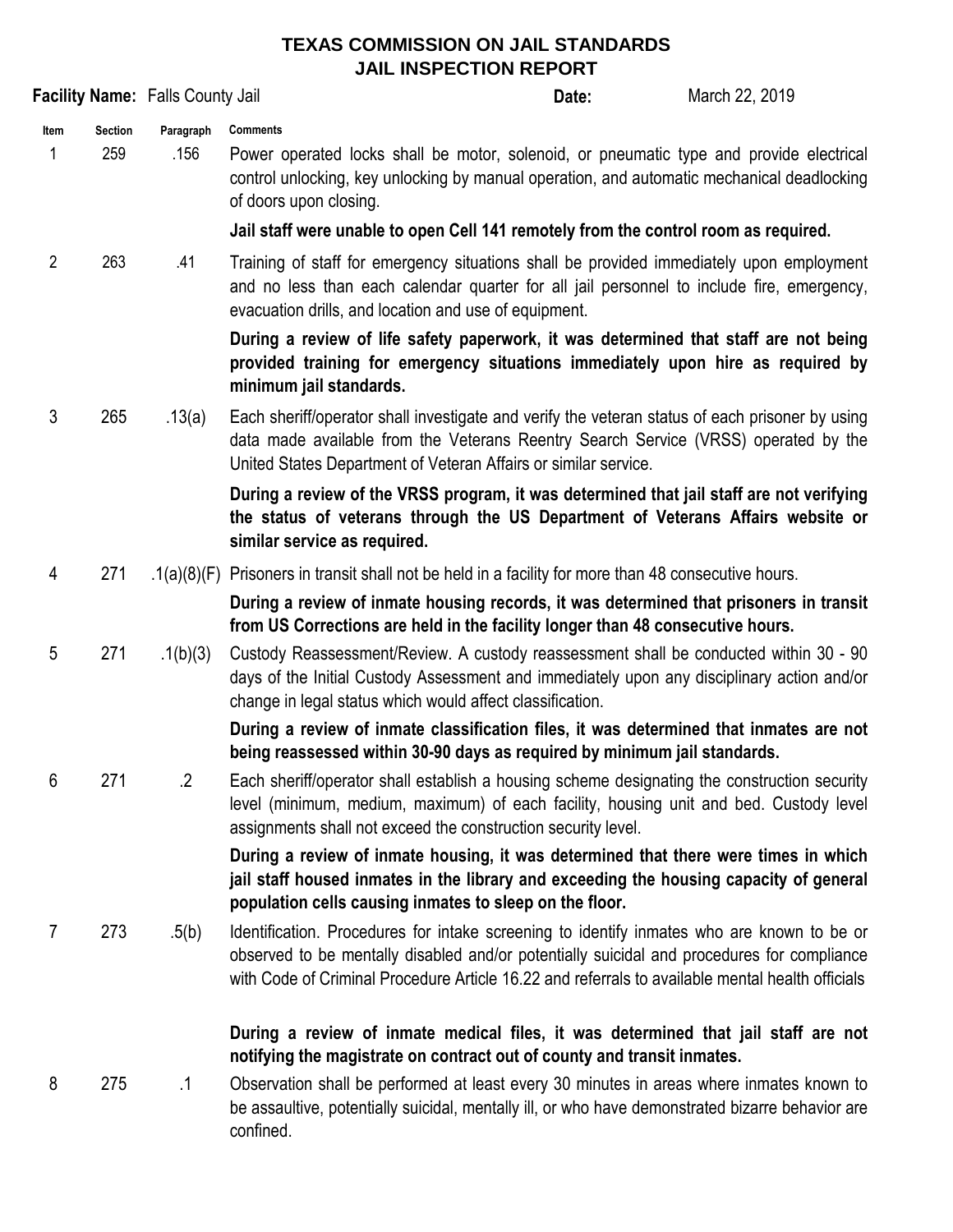## **TEXAS COMMISSION ON JAIL STANDARDS JAIL INSPECTION REPORT**

**During a review of observation logs, it was determined that staff are exceeding the required face-to-face, 30 minute observations in areas where inmates known to be assaultive, potentially suicidal, mentally ill, or who have demonstrated bizarre behavior are confined. Jail staff exceeded the 30 minute requirement by as few as 1 minute up to 17 minutes on a continual basis.**

9 275 .2 Jailer Training and Licensing. Personnel employed or appointed as jailers of county jails or personnel appointed, employed, or assigned to directly supervise jailers shall be licensed as per the requirements of the Texas Commission on Law Enforcement under the provisions of Part 7 of this title. Personnel employed or appointed as jailers or personnel appointed, employed, or assigned to directly supervise jailers at facilities operated under vendor contract with a county or city shall be licensed as per the requirements of the Texas Commission on Law Enforcement under the provisions of Part 7 of this title.

> **During the review of the facility staffing records, this inspector observed that there were two jailers working on the floor that did not have a jailers license through TCOLE as required.**

10 279 .1(2) Food preparation areas shall be inspected at least annually by health authorities and record kept for each inspection.

> **During a review of food service paperwork, it was determined that the last annual health inspection was performed on 4/24/2017 which is almost two years past due.**

11 281 .3 Balanced Diet. Except in emergency situations, meals shall be served in accordance with a written menu approved and reviewed annually for compliance with nationally recognized allowances for basic nutrition including nutritional requirements of known pregnant inmates. This approval and review shall be documented and should be performed by a licensed or provisional licensed dietitian.

> **During a review of food service paperwork, it was determined that the menu has not been reviewed annually as required. The menu was last approved by a dietician on 6/29/2017.**

12 283 .1(3)(C) Disciplinary Due Process Requirements: Provisions shall be made for at least twenty-four hours written notice to be given to the inmate of the claimed violation or charges against him/her.

> **During a review of inmate disciplinary reports, it was determined that staff are not providing inmates with 24 hours written notice of the charges filed against them as required by minimum jail standards.**

13 283 .3(3) Every facility shall have and implement a written plan, approved by the Commission, for inmate grievance procedures. This plan shall be an administrative means for the resolution of grievances. It supplements, but does not replace any informal grievance procedure. Each plan shall: provide maximum time limits not to exceed 60 days with interim response not to exceed 15 days for written replies by the grievance board

> **During a review of inmate grievances, it was determined that jail staff are not providing an interim response within 15 days as required by minimum jail standards.**